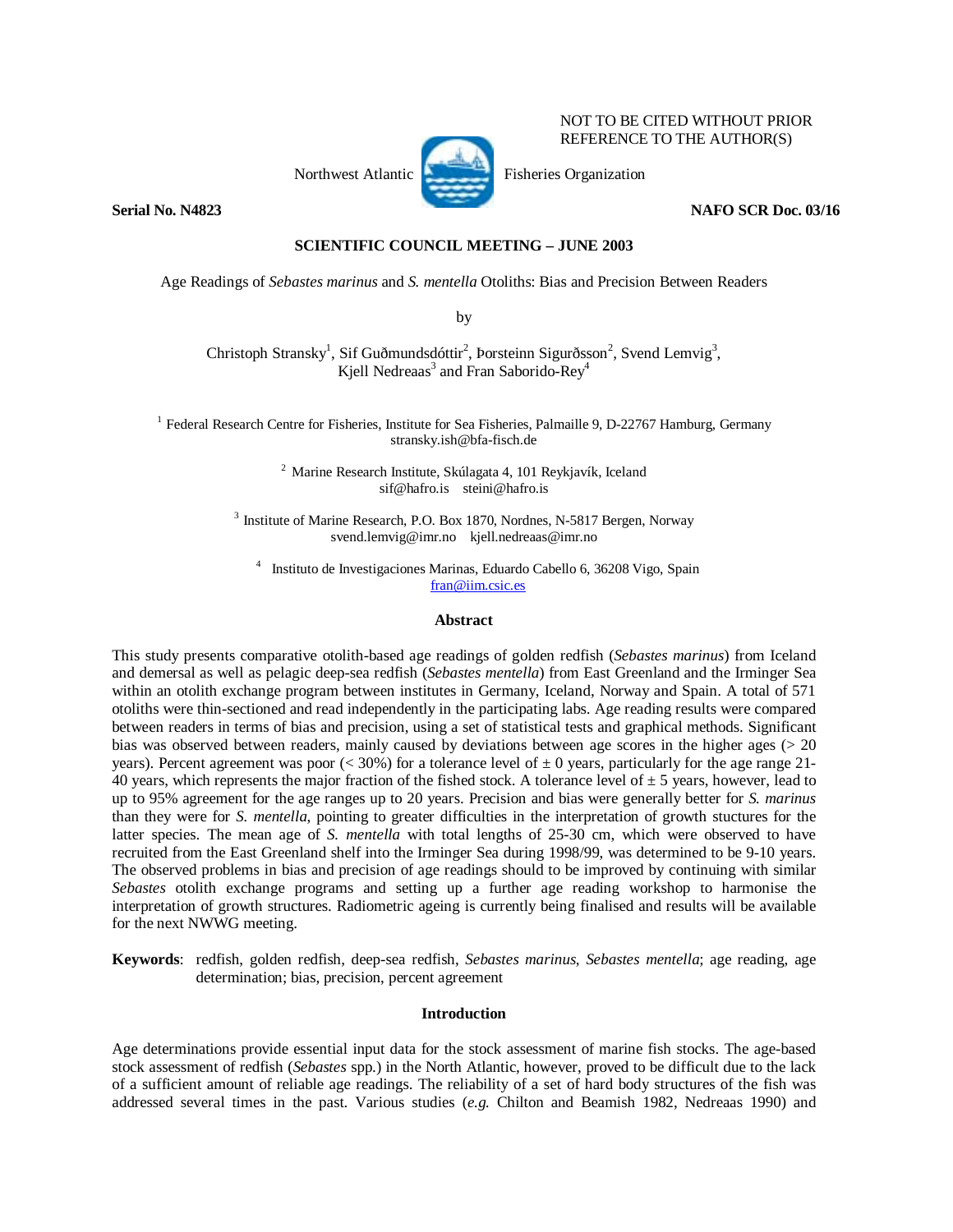workshops (*e.g.* ICES 1991, ICES 1996) have shown that the otoliths are the preferred structure for age readings on North Atlantic *Sebastes* species due to an underestimation of older ages using scales and difficulties in the interpretation of other structures such as fin rays or vertebrae. Most laboratories are still reluctant to implement routine age readings on otoliths of *Sebastes* since there are concerns about the error observed in age reading results.

Age reading error has two major elements: bias and precision. The bias of age readings is caused by a consistent deviation of reading results between readers and is skewed from the mean to one side or the other, while precision of age readings measures the closeness of repeated independent age estimates (Wilson *et al.* 1987, ICES 1996). Precision reflects the degree of agreement among readers and is not to be confused with accuracy, which relates to the agreement with the true age of the fish.

Although there are routine testing systems and procedures for the assessment of bias and precision of age readings available (Kimura and Lyons 1991, ICES 1994, Campana *et al.* 1995, Hoenig *et al.* 1995, C.A.R.E. 2000), a broad-scale application of these methods in the laboratories carrying out redfish age readings is still missing. The 1995 ICES Workshop on Age Reading of *Sebastes* spp. (ICES 1996) showed a considerable bias between readers, which was shown to be improved after discussion of general interpretation of growth structures on the sectioned otoliths. Thus, the need for further exchange of material and knowledge on age reading methods was stressed.

As part of an EU-funded redfish project, an otolith exchange between redfish age reading experts of the participating institutions is being carried out to evaluate differences in age readings between readers and otolith preparation methods. The otolith exchange in 2000 was based on *Sebastes marinus* from the Icelandic shelf (Stransky *et al.* 2001). In 2001, the otolith readers comparison focused on pelagic *S. mentella*, sampled in the Irminger Sea during summer 1999. The *S. mentella* material exchanged in 2002 was collected on the East Greenland shelf and in the Irminger Sea during a period when recruitment of young *S. mentella* with total lengths of 25-30cm from East Greenland into the Irminger Sea was observed (October 1998 and June/July 1999, respectively; Stransky 2000). The age reading results of these otolith exchange schemes are presented in this study, with regard to bias and precision between readers. Extended results from the reading comparisons in 2000 (Stransky *et al.* 2001) and 2001 (Stransky *et al.* 2002) are presented since the scores of a fourth age reader (Spain) were included recently.

## **Materials and Methods**

The first set of otoliths used in this study were collected from *Sebastes marinus*, caught during the Icelandic groundfish survey in 1997, onboard M/V "Brettingur NS", one of the participating vessels. The otoliths were taken from five hauls on the Icelandic shelf (ICES sub-area Va) on 14 March 1997. 212 otolith pairs were selected for age determination, covering fish of 10-54 cm in total length. From each pair, one otolith was prepared for age reading using the 'break-and-burn' technique (Christensen 1964, Chilton and Beamish 1982, MacLellan 1997), while the other otolith was thin-sectioned based on the technique described by Bedford (1983). The preparation by break-and-burn was carried out at the Marine Research Institute (MRI) in Reykjavik/Iceland. The rings in the otoliths were counted using different microscope magnification (maximum of 100x). The light was coming from above and a drip of glycerine was put on the otolith before counting the rings. The angle of the light was about 30-45 degrees. For the comparison of otolith preparation methods, the cross-sections were read by the same person at MRI who prepared and read the corresponding other otoliths by break-and-burn. The thin-sections were performed at the Institute for Sea Fisheries of the Federal Research Centre for Fisheries in Hamburg/Germany. A diamond-covered saw blade of 0.3 mm thickness and 100 mm diameter, rotating at 6000 rotations/min, was used to cut cross-sections of 0.5 mm thickness. The cross-sections were embedded onto glass plates with translucent polyester resin and read with a magnification of 150-200x using polarised transmitted light. At the Institute of Marine Research (IMR) in Bergen/Norway, the otolith crosssection plates were read trough transmitted light using a magnification of 50x.

The second set of otoliths used in this study were collected from *S. mentella*, caught within a commercial sampling program (EU Study 97/004 "Sampling of 8 German commercial fisheries") in July 1999, onboard the German F/V *Fornax*. The otoliths were taken from twelve hauls in the Irminger Sea (ICES sub-area XII) at mean depths of 235-285 m. 213 otolith pairs were selected for age determination, covering fish of 22.5-41.5 cm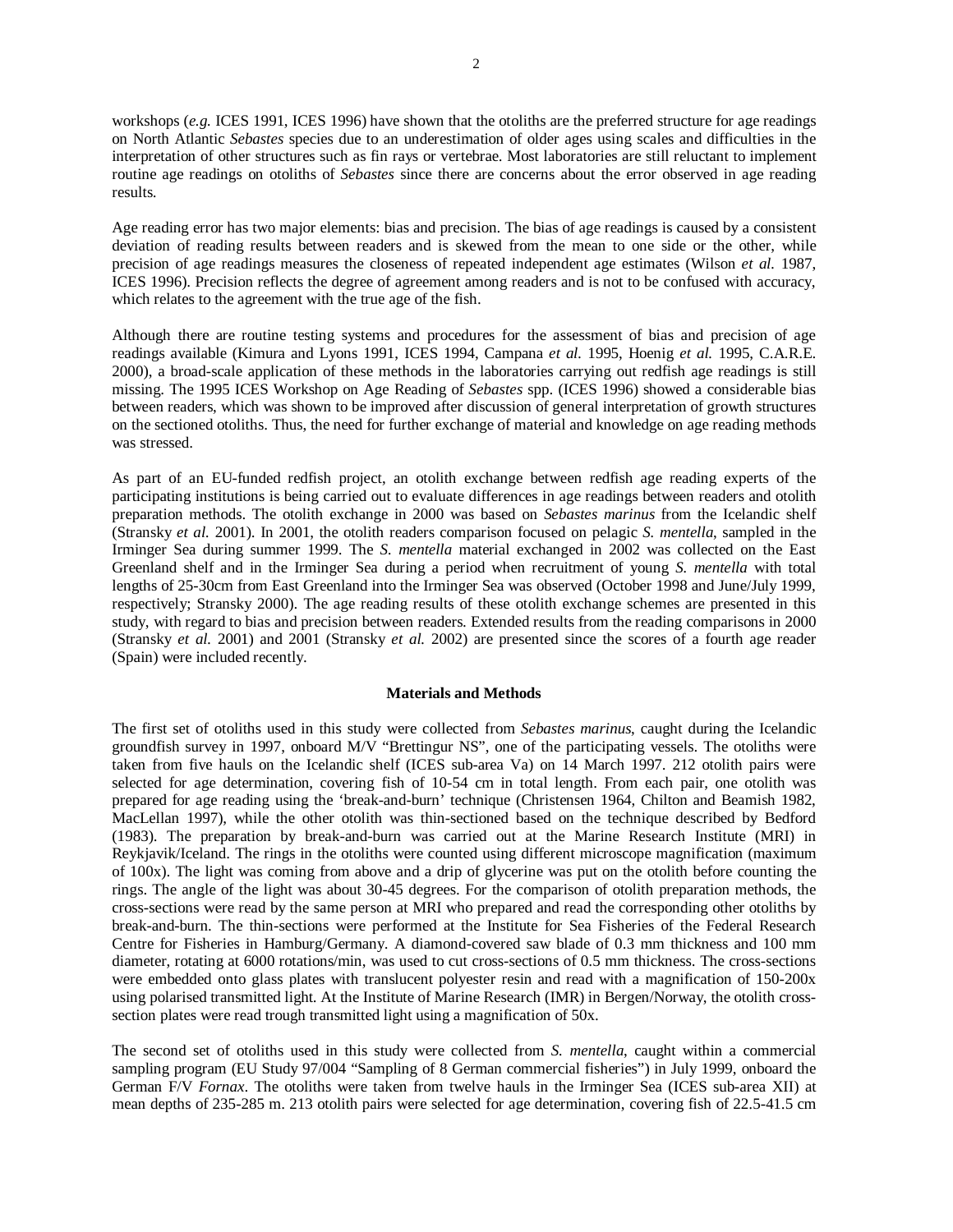in total length. From each pair, one otolith was prepared for age reading using the thin-sectioning technique described by Bedford (1983), while the other otolith was kept for later radiometric age validation (*e.g.* Campana *et al.* 1990). The otolith thin-sections were carried out at the Institute for Sea Fisheries of the Federal Research Centre for Fisheries in Hamburg/Germany. A diamond-covered saw blade of 0.3 mm thickness and 100 mm diameter, rotating at 6000 rotations/min, was used to cut cross-sections of 0.5 mm thickness. The cross-sections were embedded onto glass plates with translucent polyester resin and read with a magnification of 25-30x using polarised transmitted light. These otolith cross-section plates were read at the Marine Research Institute in Reykjavík/Iceland with transmitted light, magnified 40x. At the Institute of Marine Research in Bergen/Norway, the plates were read through transmitted light using a magnification of 20-35x.

The third set of otoliths encompassed 146 *S. mentella* otoliths, collected on the German FRV *Walther Herwig III* on the East Greenland shelf (October 1998) and in the Irminger Sea (June/July 1999), which were prepared and read by Reader 1 (for methods, see Stransky *et al.* 2001 and 2002). Subsequently, this material has been read by Readers 2, 3 and 4.

Age bias plots (ICES 1994, Campana *et al.* 1995, Eltink 1997) visualise the deviation of the age scores of two readers or methods from the 1:1 equivalence line and also allow the detection of non-linear bias patterns, *e.g.* the underestimation of ages by one reader in one part of the age range and overestimation in another part of the age range. The mean age assigned by one reader for all fish assigned a given age by the second reader is presented including the standard deviation around the mean. Various measures for precision were suggested for the comparisons of age readings. One of the more common indices is the percent agreement that compares the percentage of age determinations that are in agreement within a specified number of years.

#### **Results**

The age-bias plots for the *S. marinus* ageing comparison (Fig. 1) indicate relatively high non-linear bias, particularly from ages >20 years. In addition to the results presented in Stransky *et al.* 2001, reader 4 allocates higher ages in the range <13 years and lower ages in the range >13 years compared to all other readers. In most of the ageing scores of reader 4, ages >20 years are subject to high variation. The percent agreement plots (Fig. 2) illustrate the decreased correspondence of readings of reader 4 with the other readers, especially within the age range 0-10 years. For the medium age range (11-20 years), an agreement of 70-80% (depending on the reader pair) is reached with a tolerance of  $\pm 2$  years.

Results from the expanded *S. mentella* readings (in addition to Stransky *et al.* 2002) indicate a similar relative underestimation of ages by reader 4 (Fig. 3) and show non-linear bias as well as high variation in readings of reader 4, especially for ages >20 years. The decreased precision of these reader pairs is clearly visible in the percent agreement plots for the age ranges 21-30, 31-40 and 41-50(50+) years (Fig. 4). The agreement between readers ranges between 35-66% for  $\pm 2$  years and between 53-75% for  $\pm 3$  years.

In 2002, the material was limited to *S. mentella* of 24-30cm (East Greenland shelf, Oct 1998; n=60) and 25- 30cm total length (Irminger Sea, June/July 1999; n=86), respectively. These young redfish were observed to migrate from the shelf into the pelagic habitat during that period (Stransky 2000). Hence, the identification of the involved age-group(s) and the investigation of corresponding bias & precision was the task of this year's reading comparison, involving Partners 1, 2, 3 and 4. Fig. 5 shows the age-bias plots for this reading comparison. While the correspondence between readers 1 and 3 and readers 2 and 3 is relatively close, the other reader pairs, particularly the comparisons with reader 4, shows large bias, with the scores of reader 4 lying considerably lower than the readings of all other readers. Readers 2 and 3 generally scored pelagic *S. mentella* from the Irminger Sea 2-3 years older than *S. mentella* from the East Greenland shelf. Reader 4, however, grouped the majority of fish into a much smaller age range of 8-9 years. The agreement between readers (Fig. 6), applying  $\pm 2$  years tolerance, varies from 62-98% for the East Greenland material and from 31-89% for the Irminger Sea material. Fig. 7 indicates some length dependence of ageing scores for readers 2 and 4. The distribution of ageing scores (Fig. 4.3.8) supports the division of East Greenland and Irminger Sea age ranges, most distinct for readers 2 and 3. For the calculation of the mean ages derived from these readings (Tab. 2), a narrow fish length range of 26.5-28.5 (East Greenland) and 27.5-29.5cm (Irminger Sea) was selected, representing the peaks of the observed length distributions (Stransky 2000) ±1cm. While the mean ages for the East Greenland samples range from 7.7-10.4 years, the mean ages for the Irminger Sea samples vary between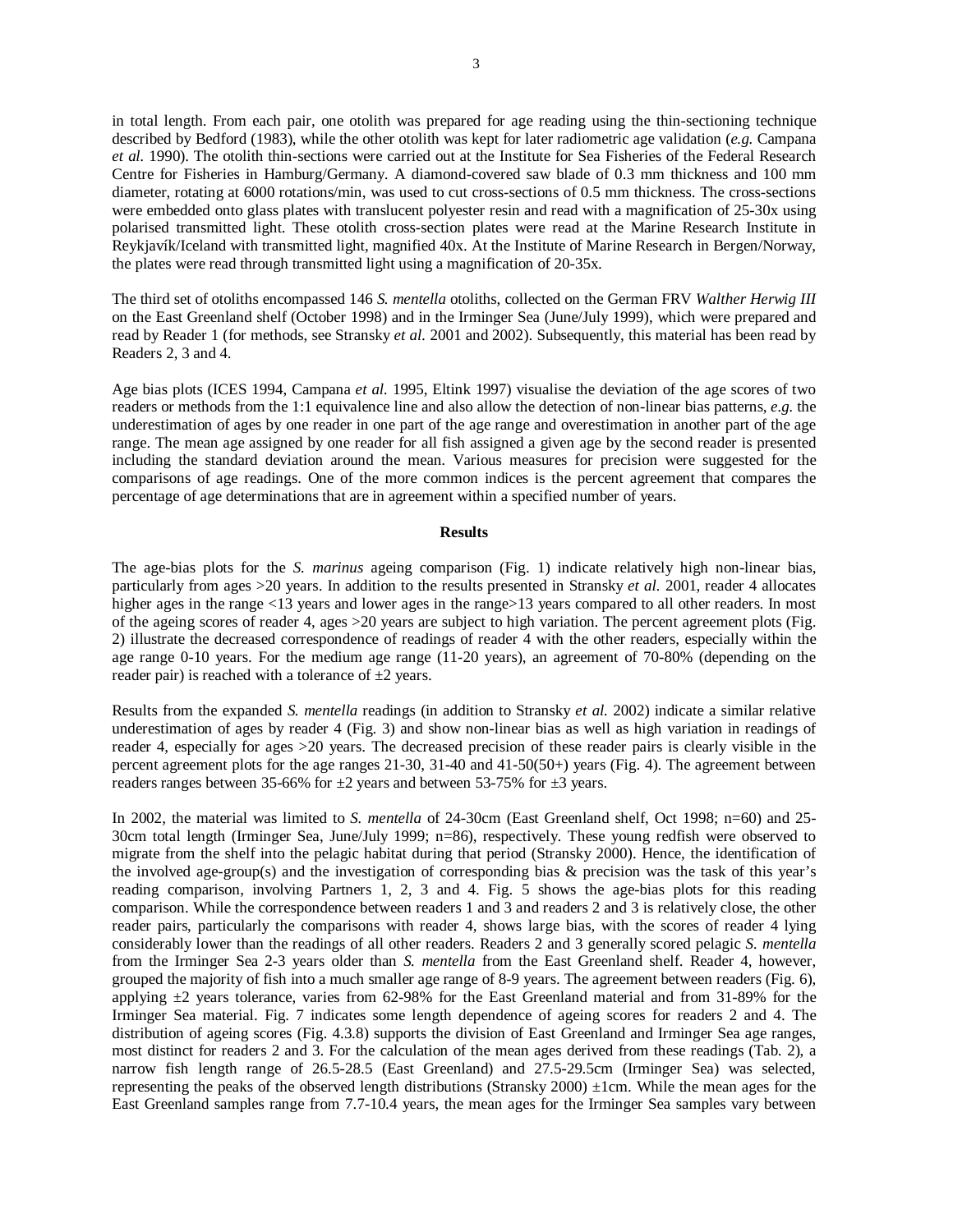8.6-12.8 years. Reader 3 contributed the highest age scores, and Reader 4 the lowest scores to the mean ages. The extraordinary strong cohort present in the length distributions of juvenile redfish (*Sebastes* spp.) and *S. mentella* <20cm off East Greenland (Rätz and Sigurdsson 2002), however, are most likely fish from the 1991 year-class, so the ageing results of reader 4 are closest to this estimate (age 7 in 1998, age 8 in 1999). In contrast, 0-group indices from the Icelandic surveys (Magnusson and Johannesson 1997) did not match the observed strong cohorts.

# **Discussion**

### Further redfish otolith exchange

Considering the high bias in some of the traditional age readings as outlined above, especially for *S. mentella*, a series of digital pictures of otolith thin-sections will be taken during 2003 and every reader will be asked to set marks onto the proposed annuli. The comparison of these annotated pictures will help in explaining some of the observed bias and imprecision, *e.g.* due to different interpretation of the nucleus region, growth structures following the transition zone or in-/exclusion of marginal increments.

### Radiometric ageing

The natural radioisotope radium-226 is incorporated into the otolith matrix where it decays radioactively to 210Pb (half-life 22.3 years). The ratio of the two radioisotopes is an index of the elapsed time since incorporation. By analysing the otolith cores, therefore, the age of the fish from the time of first incorporation (=birth) can be determined. Ra-226 and Pb-210 are determined by measuring the low-level radioactivity of 1g of otolith core matrix (3 first years) in alpha spectrometer counting cells for several weeks. Given the measured Pb-210/Ra-226 activity ratios and the corresponding radioactive decay constant, the otolith ages can be determined by a simple equation. These results will be compared to a series of independent optical age readings.

During 2002 and early 2003, the radiochemical separation Ra-226 in the otolith matrix was improved by implementing advanced methods for the determination of radium isotopes by Purkl & Eisenhauer (2002). A series of *S. marin*us and *S. mentella* samples is currently analysed for these radioisotopes and results will be available for the NWWG meeting in 2004.

### **Acknowledgements**

The present study was realised within the REDFISH project (QLK5-CT1999-01222), financially supported by the European Commission within the FP5 research area QUALITY OF LIFE AND MANAGEMENT OF LIVING RESOURCES, Key Action 5: Sustainable Agriculture, Fisheries and Forestry.

### **References**

- BEDFORD, B. C. 1983. A method for preparing sections of large numbers of otoliths embedded in black polyester resin. *J. Cons. Int. Explor. Mer*, **41**: 4-12.
- BERGSTAD, O. A. 1998. Intercalibration of age readings of ling (*Molva molva* L.), blue ling (*Molva dipterygia* Pennant, 1784) and tusk (*Brosme brosme* L.). *ICES J. Mar. Sci.*, **55**: 309-318.
- C.A.R.E. 2000. *Manual on generalized age determination procedures for groundfish*. Committee of Age Reading Experts (C.A.R.E.), Pacific Coast Groundfish Ageing Technicians, May 2000. 39 pp.
- C.A.R.E. 2002. CARE Age Structure Exchanges. In: *CARE Home Page* <http://www.psmfc.org/care/> (last visited 16 Apr 2001).
- CAMPANA, S. E., K. C. ZWANENBURG, and J. N. SMITH. (1990): <sup>210</sup>Pb/<sup>226</sup>Ra determination of longevity in redfish. *Can. J. Fish. Aquat. Sci.*, **47**: 163-165.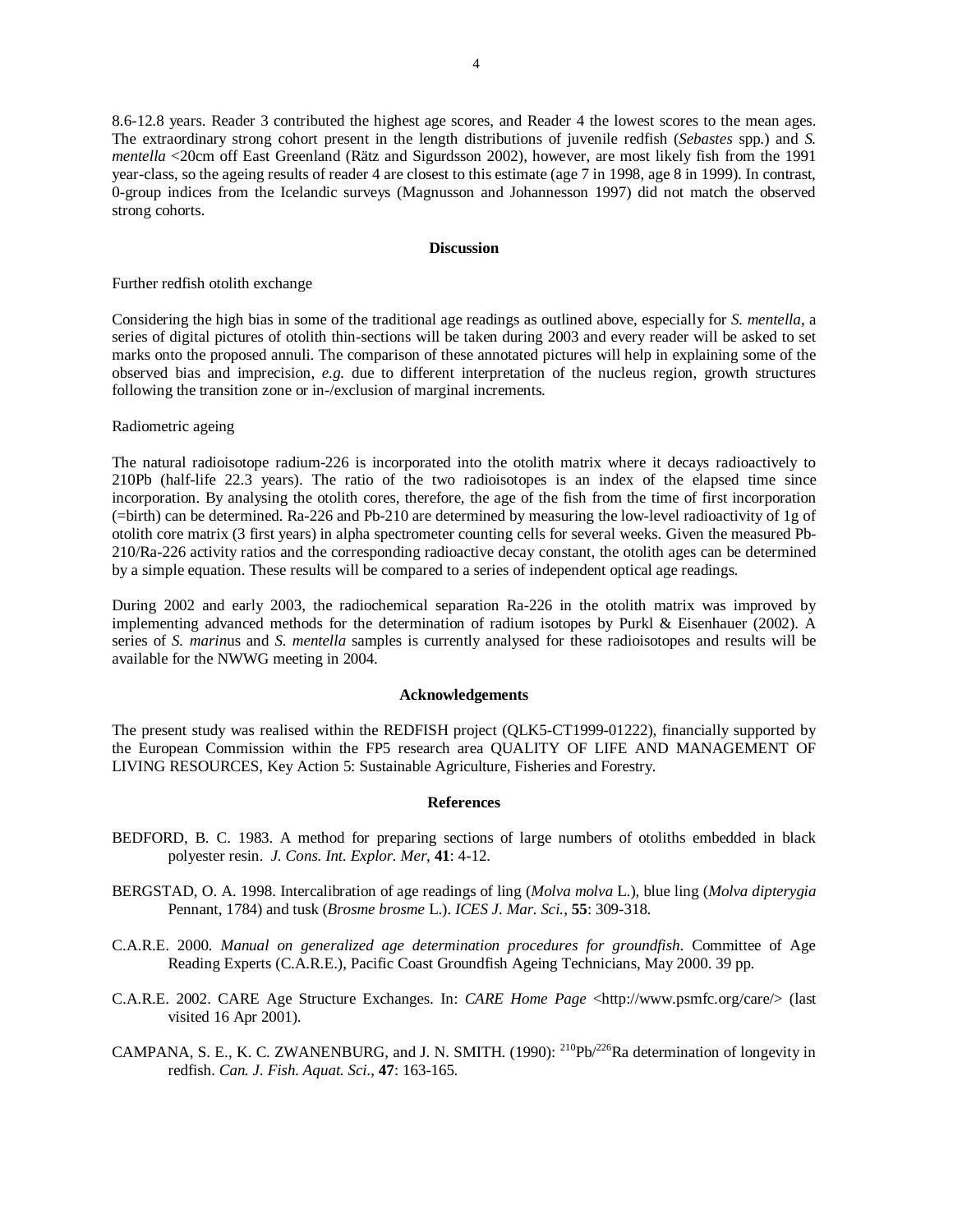- CAMPANA, S. E., M. C. ANNAND, and J. I. McMILLAN. 1995. Graphical and statistical methods for determining the consistency of age determinations. *Trans. Am. Fish. Soc.*, **124**: 131-138.
- CHILTON, D. E. and R. J. BEAMISH. 1982. Age determination methods for fishes studied by the groundfish program at the Pacific Biological Station. *Can. Spec. Pub. Fish. Aquat. Sci.*, **60**: 1-102.
- CHRISTENSEN, J. M. 1964. Burning otoliths, a technique for age determination of soles and other fish. *J. Cons. Int. Explor. Mer* **29**: 73-81.
- CORTEN, A. 1993. Results of a comparative age reading experiment on herring from the North Sea and adjacent waters. *ICES C.M.* 1993/H:16, 6 pp.
- ELTINK, A. 1997. Horse mackerel otolith exchange in 1996. *ICES C.M.* 1997/HH:24, 30 pp.
- HOENIG, J. M., M. J. MORGAN, and C. A. BROWN. 1995. Analysing differences between two age determination methods by tests of symmetry. *Can. J. Fish. Aquat. Sci.*, **52**: 364-368.
- HORN, P. L. 2002. Age and growth of Patagonian toothfish (*Dissostichus eleginoides*) and Antarctic toothfish (*D. mawsoni*) in waters from the New Zealand subantarctic to the Ross Sea, Antarctica. *Fish. Res.* 56(3) :275-287.
- ICES 1991. Report of the workshop on age determination of redfish. *ICES C.M.* 1991/G:79, 18 pp.
- ICES 1994. Report of the workshop on sampling strategies for age and maturity. *ICES C.M.* 1994/D:1, 67 pp.
- ICES 1996. Report of the workshop on age reading of *Sebastes* spp. *ICES C.M.* 1996/G:1, 32 pp.

ICES 2002. Report of the Planning Group on Redfish Stocks. *ICES C.M.* 2002/D:08, 48 pp.

- KIMURA, D. K. and J. J. LYONS. 1991. Between-reader bias and variability in the age-determination process. *Fish. Bull.*, **89**: 53-60.
- KOSSWIG, K. and H.-J. RÄTZ. 1995. Evaluation of German redfish length and age data. Working Paper No. 2, ICES Workshop on Age Reading of *Sebastes* spp., Bremerhaven, 4-8 December 1995, 37 pp.
- MACLELLAN, S. E. 1997. How to age rockfish (*Sebastes*) using *S. alutus* as an example the otolith burnt section technique. *Can. Tech. Rep. Fish. Aquat. Sci.*, 2146, 42 pp.
- MAGNUSSON, J. V. and G. JOHANNESSON 1997. Distribution and abundance of 0-group redfish in the Irminger Sea and off East Greenland: relationships with adult abundance indices. *ICES J. Mar. Sci*., **54**: 830-845.
- NEDREAAS, K. 1990. Age determination of Northeast Atlantic *Sebastes* species. *J. Cons. Int. Explor. Mer*, **47**: 208-230.
- PURKL, S. and A. EISENHAUER 2002. A rapid method for alpha-spectrometric analysis of radium isotopes in natural waters using ion-selective membrane technology. In: "Entwicklung und Anwendung neuer analytischer Methoden zur schnellen Bestimmung von kurzlebigen Radiumisotopen und Radon im grundwasserbeeinflussten Milieu der Ostsee". PhD Thesis, University of Kiel, Germany, 95pp.
- RÄTZ, H.-J. 2001. On the German fishery and biological characteristics of oceanic redfish (*Sebastes mentella* Travin) 1991-2000. ICES North-Western Working Group 2001, Work.Doc. 8, 14 pp.
- RÄTZ, H.-J. and T. SIGURSSON 2002. Abundance and length composition for *Sebastes marinus* L., deep sea *S. mentella* and juvenile redfish (*Sebastes* spp.) off Greenland and Iceland based on groundfish surveys 1985-2001. ICES North-Western Working Group 2002, Work.Doc.11, 32 pp.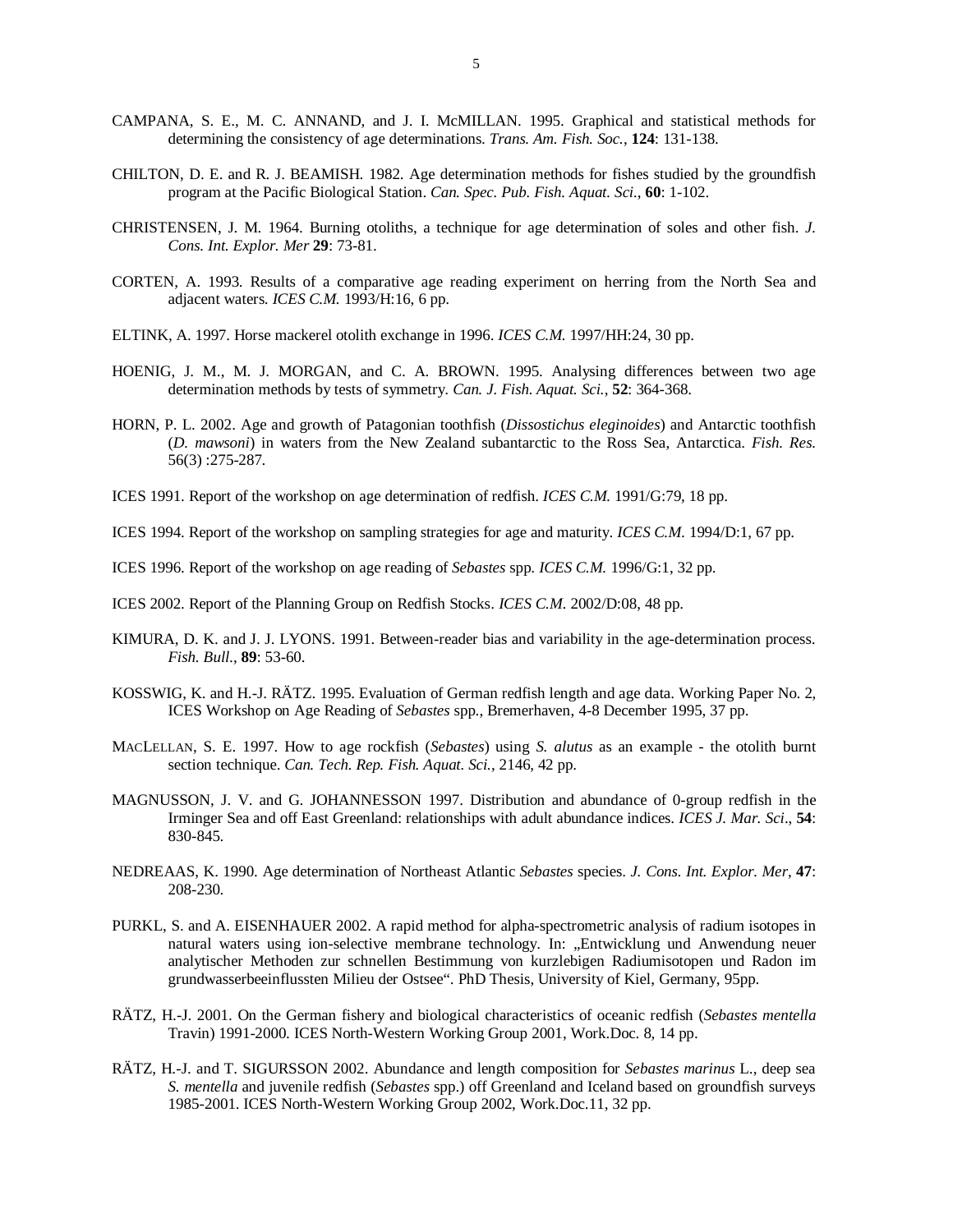- SABORIDO-REY, F. 1995. Age and growth of redfish in Flemish Cap (Div. 3M). *NAFO SCR Doc*. 95/31, Ser.No. N2540, 16 pp.
- SABORIDO-REY, F. 2001. Age and growth of redfish (*Sebastes marinus*, *S. mentella* and *S. fasciatus*) in Flemish Cap (Northwest Atlantic). NAFO SCR Doc. 01/109, Ser.No. N4497, 19 pp.
- STEVENSON, J. T. and D. H. SECOR. 1999. Age determination and growth of Hudson River Atlantic sturgeon, *Acipenser oxyrinchus*. *Fish. Bull.*, **97**: 153-166.
- STRANSKY, C. 2000. Migration of juvenile deep-sea redfish (*Sebastes mentella* Travin) from the East Greenland shelf into the central Irminger Sea. *ICES C.M.* 2000/N:28, 10 pp.
- STRANSKY, C., S. GUDMUNDSDOTTIR, T. SIGURDSSON, S. LEMVIG and K. NEDREAAS. 2001. Age readings of *Sebastes marinus* otoliths: bias and precision between readers and otolith preparation methods. *ICES C.M.* 2001/J:41, 11 pp.
- STRANSKY, C., S. GUDMUNDSDOTTIR, T. SIGURDSSON, S. LEMVIG and K. NEDREAAS. 2002. Age readings of Sebastes mentella otoliths: bias and precision between readers. ICES North-Western Working Group, Work. Doc. 9, 11 pp.
- VILLAMOR, B. and M. MEIXIDE. 1995. Results of the mackerel (*Scomber scombrus*, L.) otolith exchange programme in 1994. *ICES C.M.* 1995/H:12, 30 pp.
- WILSON, C. W., R. J. BEAMISH, K. D. BROTHERS, K. D. CARLANDER, J. M. CASSELMAN, J. M. DEAN, A. JEARLD Jr., E. D. PRINCE, and A. WILD. 1987. Glossary. *In*: Age and growth of fish. Summerfelt, R.C. and G.E. Hall, G.E. (eds.), Iowa State University Press, Ames, Iowa, pp. 527-530.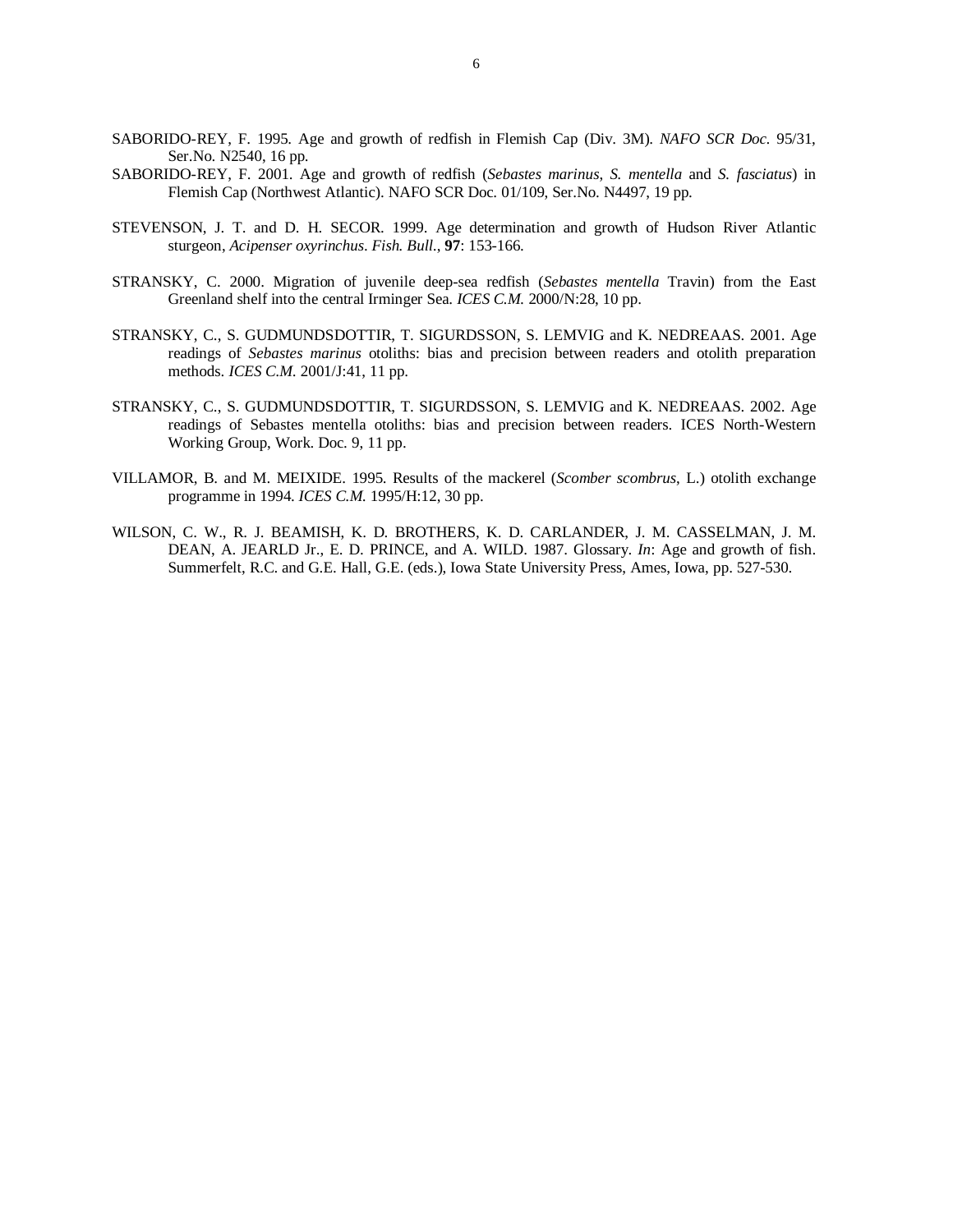Table 1. Participating age readers.

| <b>Reader ID</b> | <b>Name</b>                       | <b>Institute</b>                                                                          |
|------------------|-----------------------------------|-------------------------------------------------------------------------------------------|
|                  | <b>Christoph Stransky</b>         | Federal Research Centre for Fisheries, Institute for Sea<br>Fisheries, Hamburg, Germany   |
|                  | Sif Guðmundsdóttir                | Marine Research Institute, Reykjavík, Iceland                                             |
|                  | Svend Lemvig<br>Fran Saborido-Rev | Institute of Marine Research, Bergen, Norway<br>Institute of Marine Research, Vigo, Spain |

Table 2. Mean ages of demersal *S. mentella* from the East Greenland shelf (26.5-28.5cm; n=26) and pelagic *S. mentella* from the Irminger Sea (27.5-29.5cm; n=55).

| Mean ages (years)                     | All readers     | Reader 1                                                       | Reader 2                                  | Reader 3                                            | Reader 4            |
|---------------------------------------|-----------------|----------------------------------------------------------------|-------------------------------------------|-----------------------------------------------------|---------------------|
| East Greenland                        |                 | $9.30 \left( \pm 1.14 \right)$ $10.12 \left( \pm 1.77 \right)$ |                                           | $8.96 \left( \pm 1.34 \right)$ 10.38 ( $\pm 1.88$ ) | $7.73 \ (\pm 1.04)$ |
| Irminger Sea                          | $10.67 (+1.05)$ | $10.56 \ (\pm 1.52)$                                           | $10.69 \ (\pm 0.93)$ $12.78 \ (\pm 2.42)$ |                                                     | $8.57 \ (\pm 0.92)$ |
| Difference E-Greenland - Irminger Sea | 1.37            | 0.45                                                           | 1.72                                      | 2.40                                                | 0.84                |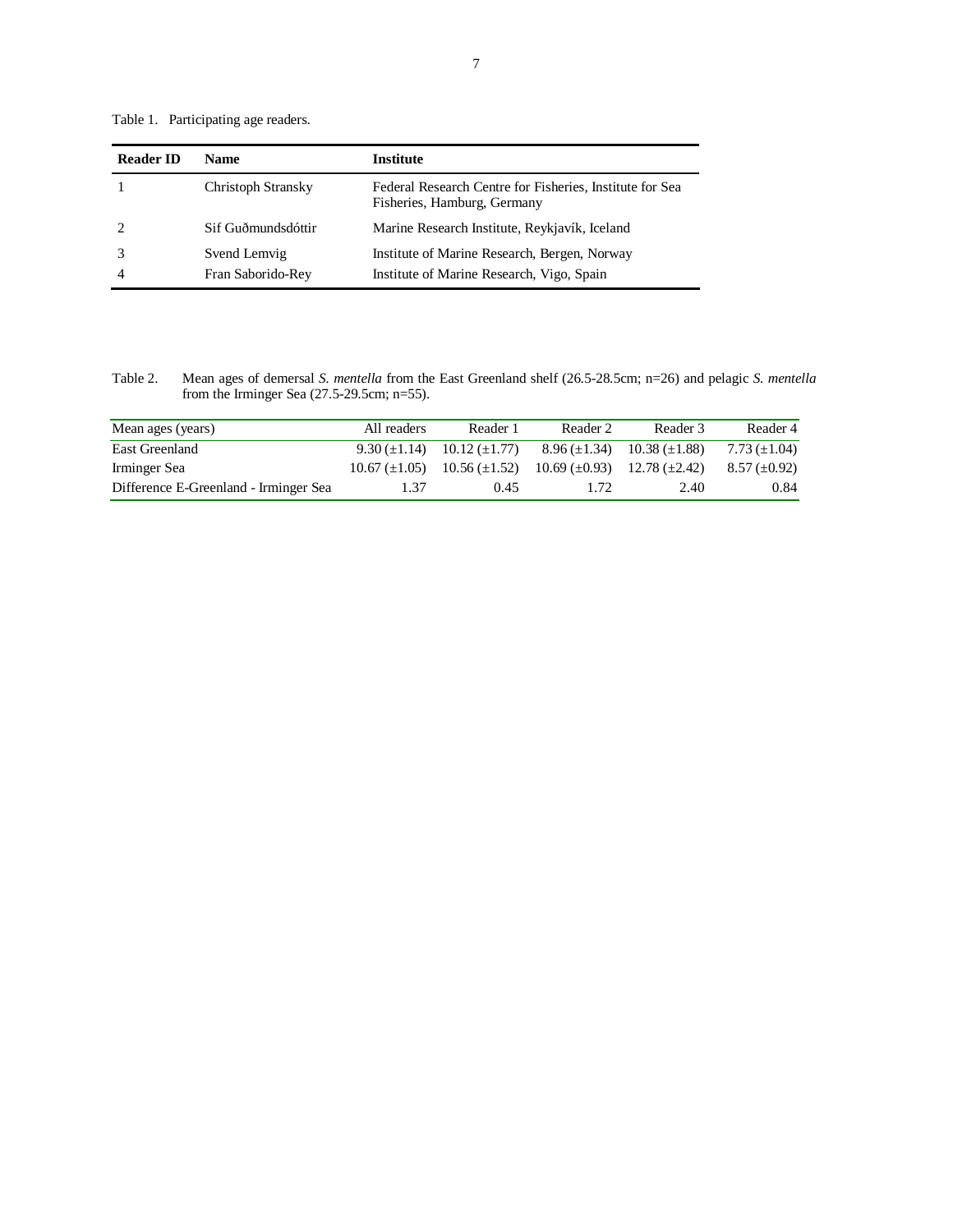

Fig. 1. Age bias plots for the reader comparisons based on the *S. marinus* otoliths from the Icelandic shelf (see Stransky *et al.* 2001, adding readings of Partner 2 carried out in 2002, Stransky *et al.* 2002). Each error bar represents the standard deviation around the mean age assigned by one reader for all fish assigned a given age by the second reader. The 1:1 equivalence (straight line) is also indicated.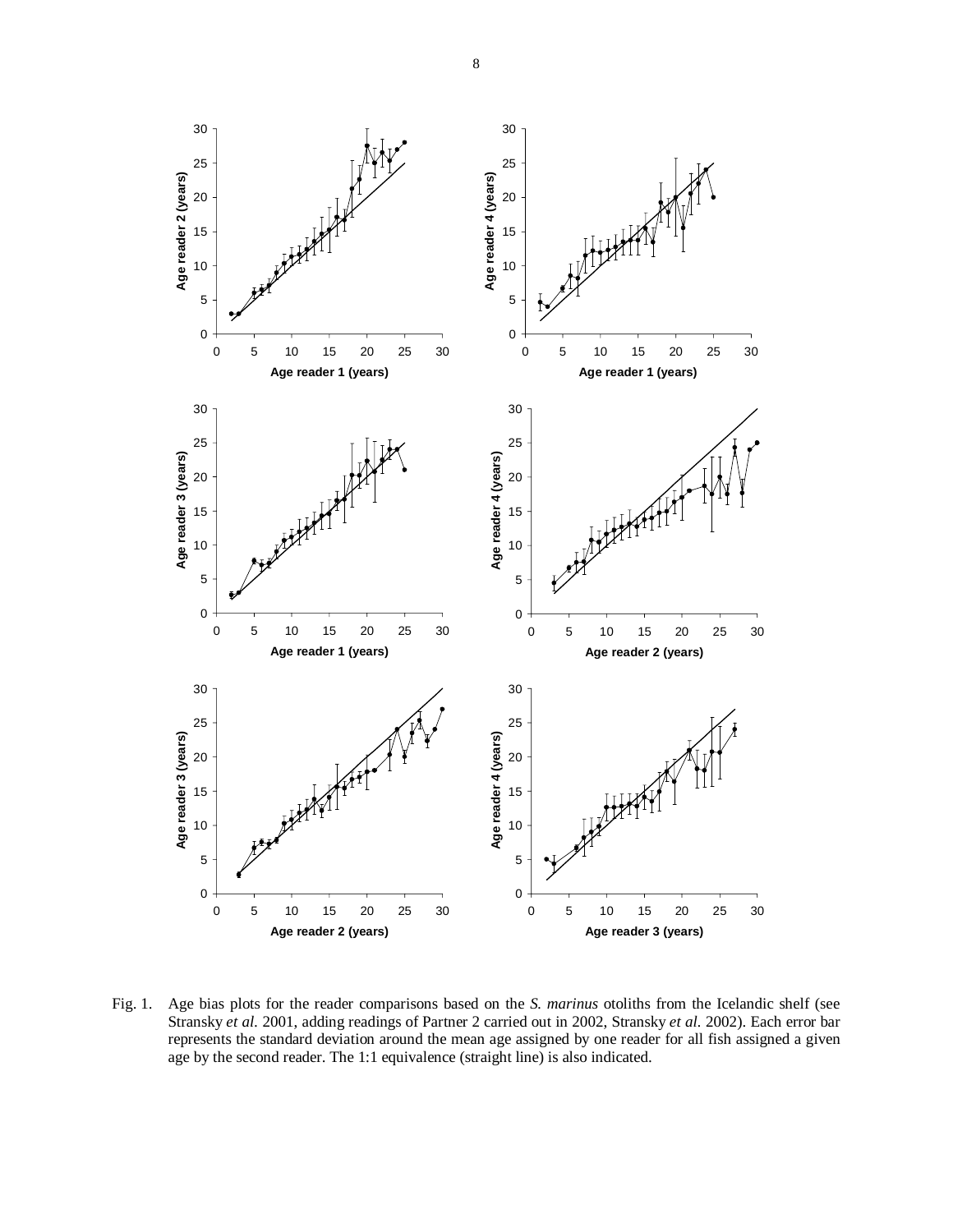

Fig. 2. Percent agreement plots for the reader comparisons based on the *S. marinus* otoliths from the Icelandic shelf (see Stransky *et al.* 2001, adding readings of Partner 2 carried out in 2002, Stransky *et al.* 2002) for a tolerance level (deviation of assigned ages between both readers) of  $\pm$  0 (total agreement) to  $\pm$  5 years. These were applied to all age groups and sub-sets of age ranges assigned by the first reader.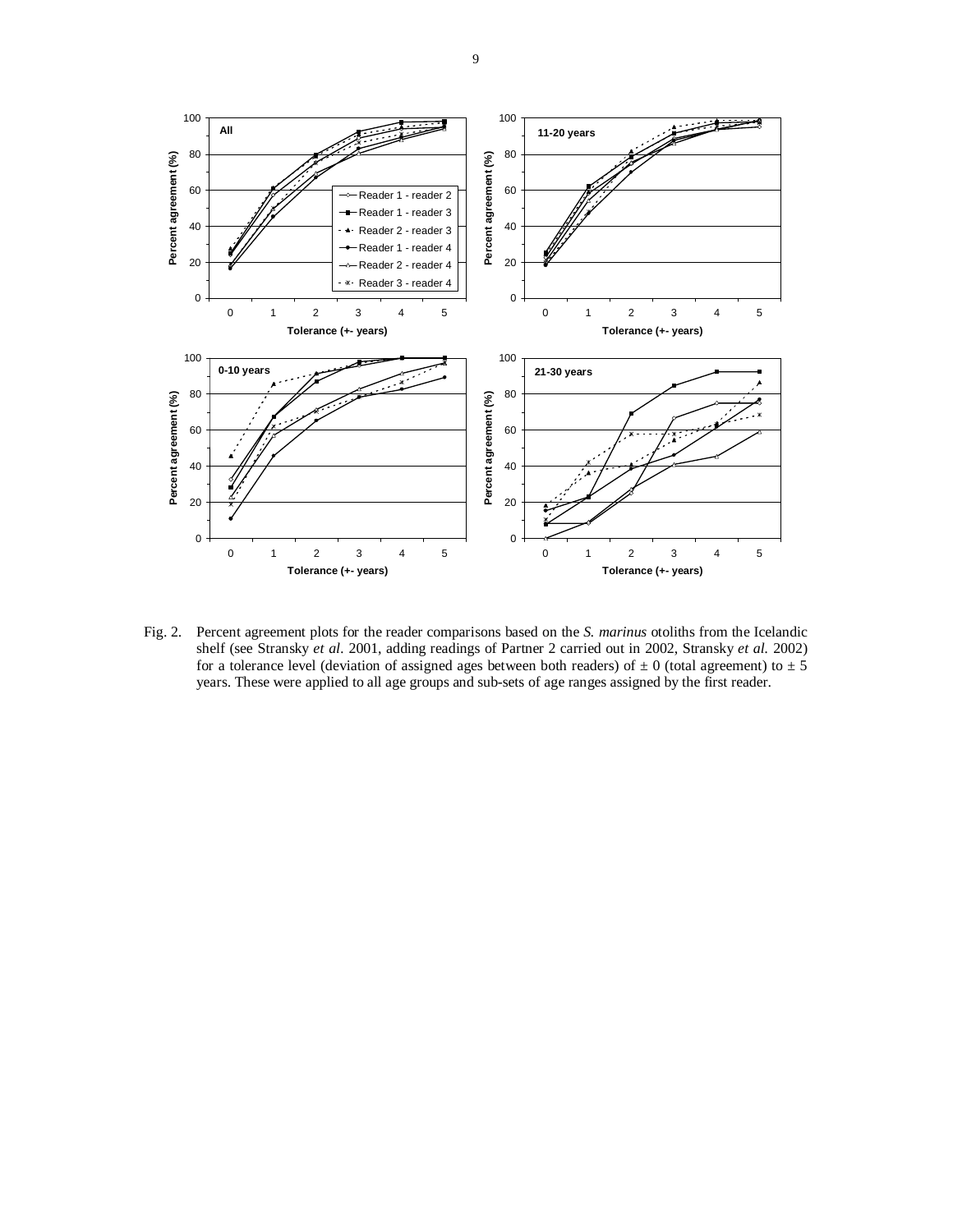

Fig. 3. Age bias plots for the reader comparisons based on the pelagic *S. mentella* otoliths from the Irminger Sea (see Stransky *et al.* 2001, adding readings of Partner 2 carried out in 2002, Stransky *et al.* 2002). Each error bar represents the standard deviation around the mean age assigned by one reader for all fish assigned a given age by the second reader. The 1:1 equivalence (straight line) is also indicated.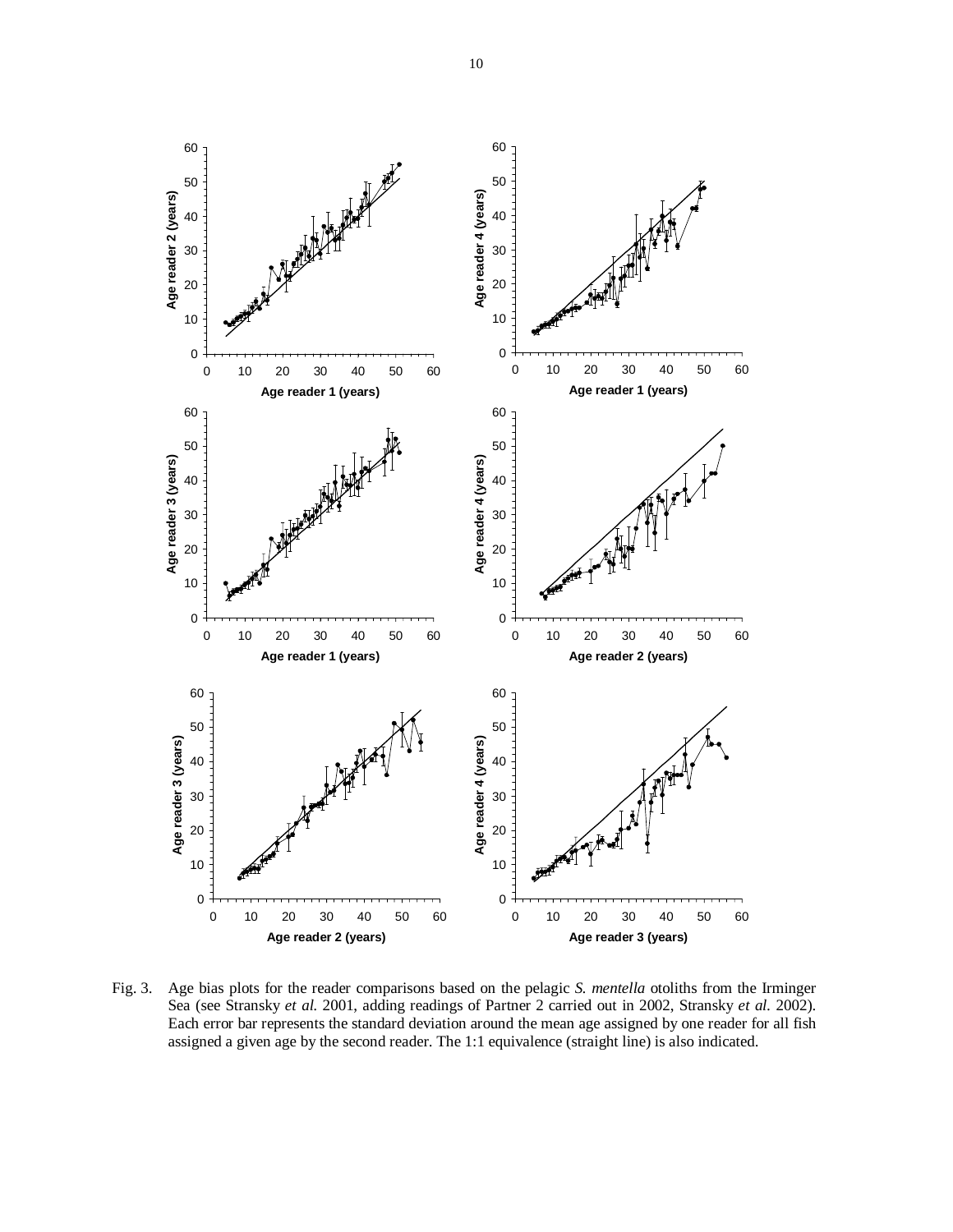

Fig. 4. Percent agreement plots for the reader comparisons based on the pelagic *S. mentella* otoliths from the Irminger Sea (see Stransky *et al.* 2001, adding readings of Partner 2 carried out in 2002, Stransky *et al.* 2002) for a tolerance level (deviation of assigned ages between both readers) of  $\pm$  0 (total agreement) to ± 5 years. These were applied to all age groups and sub-sets of age ranges assigned by the first reader.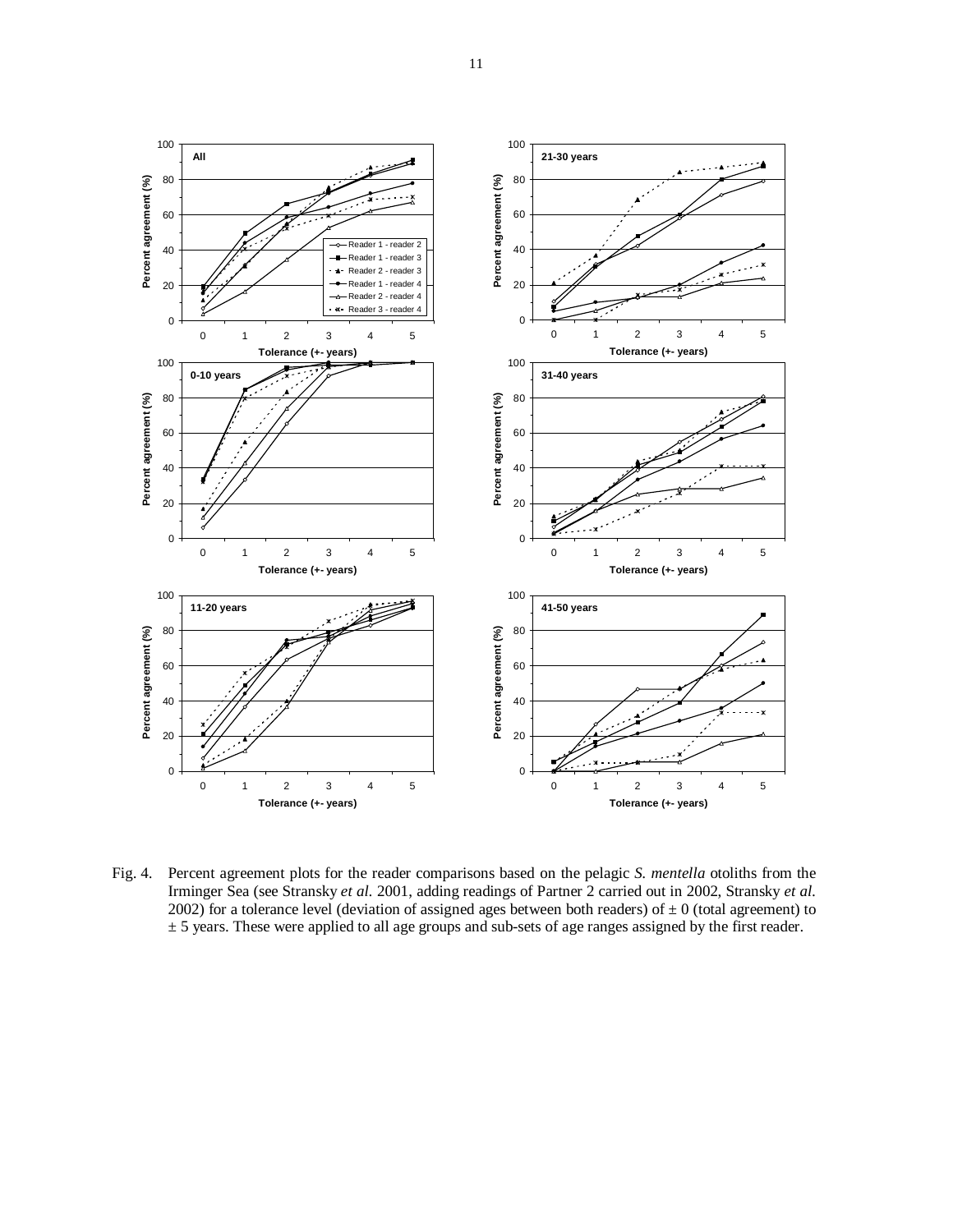

Fig. 5. Age bias plots for the reader comparisons based on otoliths of demersal *S. mentella* from the East Greenland shelf and pelagic *S. mentella* from the Irminger Sea. Each error bar represents the standard deviation around the mean age assigned by one reader for all fish assigned a given age by the second reader. The 1:1 equivalence (straight line) is also indicated.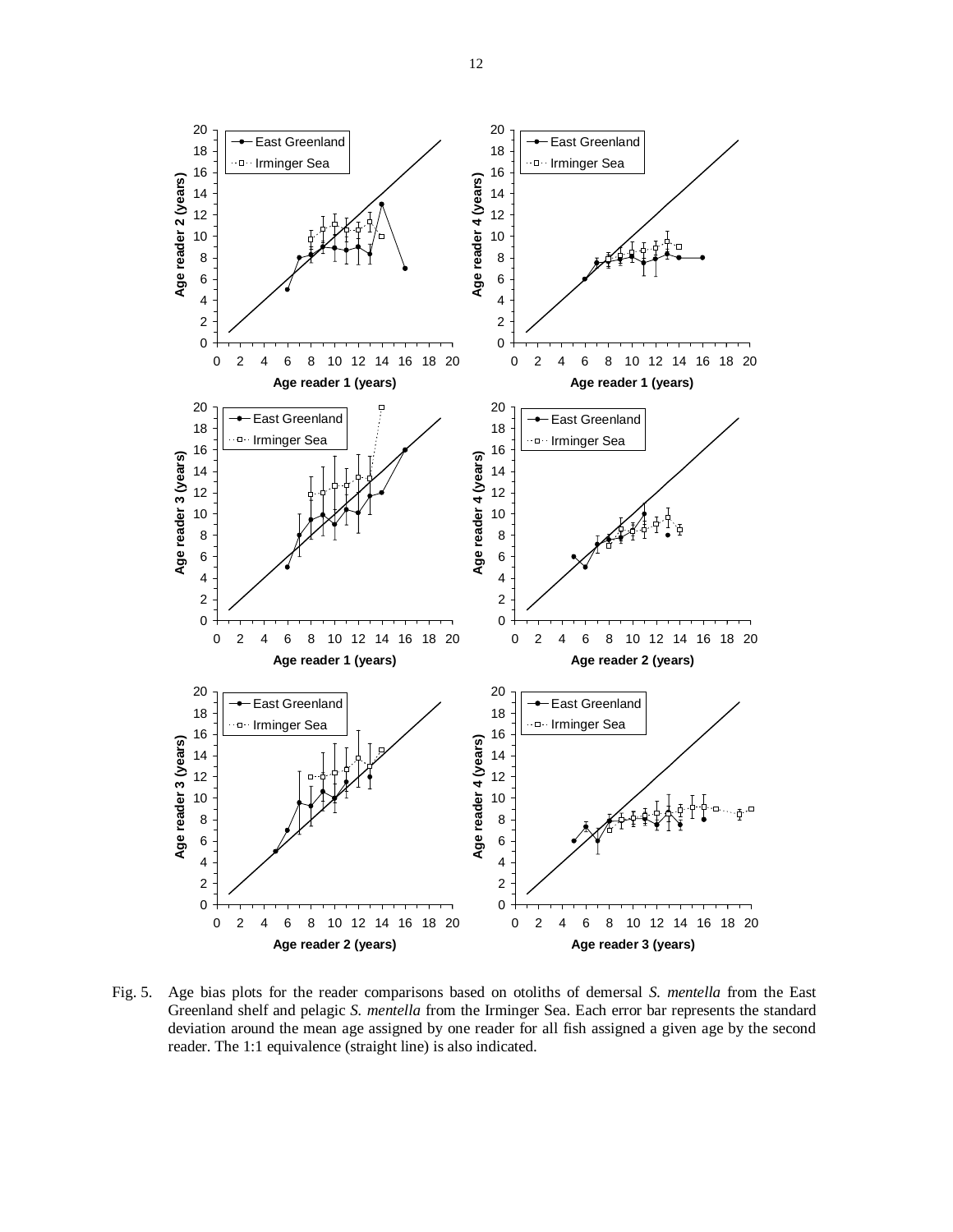

Fig. 6. Percent agreement plots for the reader comparisons based on otoliths of demersal *S. mentella* from the East Greenland shelf and pelagic *S. mentella* from the Irminger Sea for a tolerance level (deviation of assigned ages between both readers) of  $\pm$  0 (total agreement) to  $\pm$  5 years. These were applied to all age groups and sub-sets of age ranges assigned by the first reader.



Fig. 7. Age reading scores for otoliths of demersal *S. mentella* from the East Greenland shelf and pelagic *S. mentella* from the Irminger Sea combined, illustrating the range and variation of readings and relationship with fish total length.